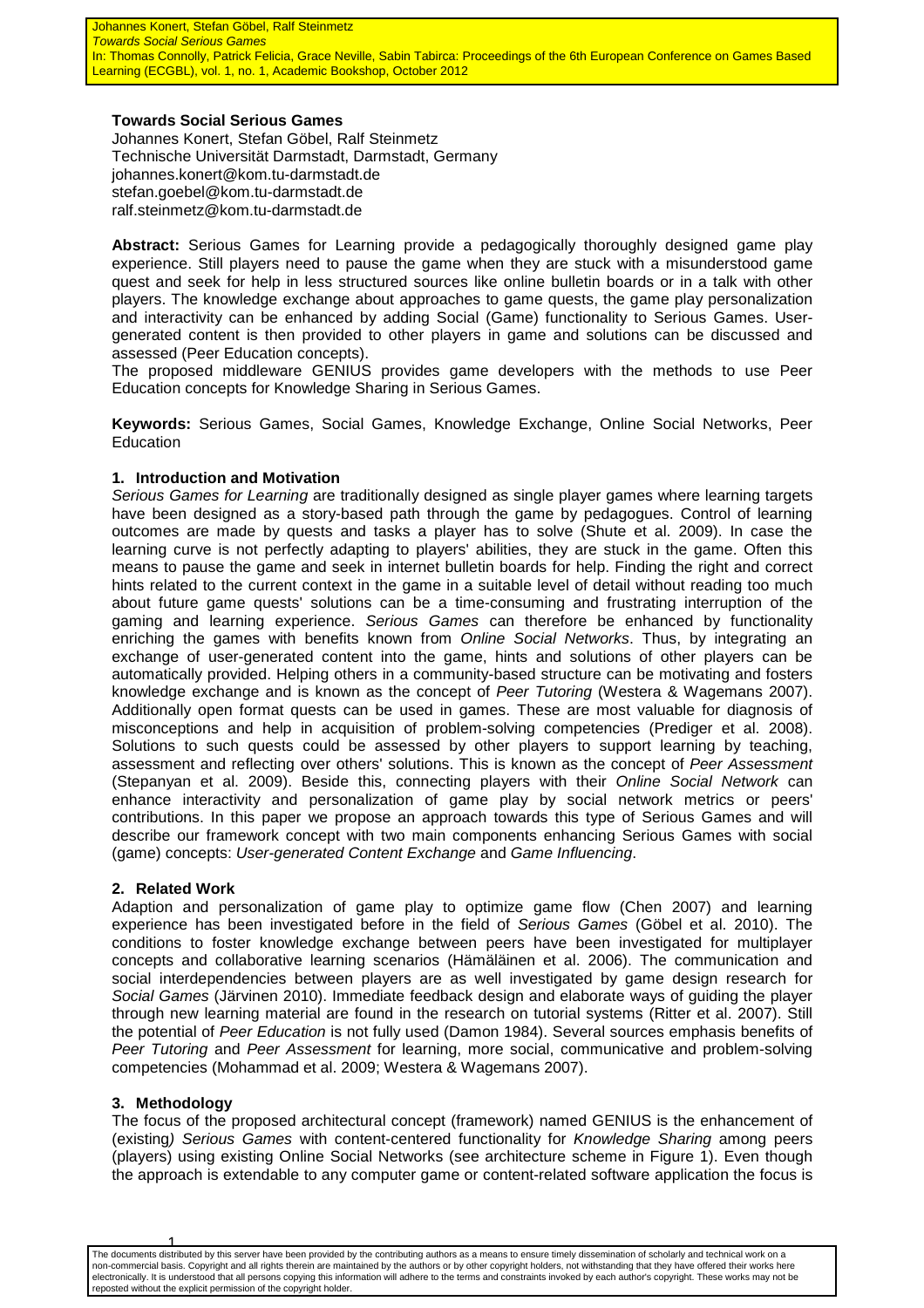on Serious Games for Learning that are mostly designed as adventure games where learners explore the learning content in a story-based game environment. The following two enhancing components are designed:



**Figure 1:** scheme of Social Serious Games middleware architecture <def>: definition, <use>: usage

# **3.1 User-generated Content Exchange**

When tasks (quests) in such games have to be solved, complex games allow several approaches to reach this aim. Even so the game has been thoroughly designed and help is available in the game e.g. by descriptions and dialogs with non-player characters (NPCs), players can have misconceptions about the rules or goals related to the current task. This can lead to frustration because the game does not provide proper feedback. In this case players are forced to pause the game, search in bulletin boards or may ask other players for hints. The found results might be misleading, to detailed or to brief and players might read more of the solution as they need, because the content generated by other players is not tied detailed enough to the game level, quest and context of play.

In GENIUS-enhanced Serious Games the players can save game play related content (text, image, video; enriched with meta-data) into the middleware database. Such a storage can as well be done by the game engine automatically and transparent to the user. The content is then used for recommendations in case (other) players need hints. The provision of content can be done automatically or on request by the player. The content itself is categorized as question, information, hint or solution for a specific quest. Additionally to the game-integrated storage and retrieval of usergenerated content a web-frontend allows the browsing, rating and commenting, too. Thus players can share their knowledge in a bulletin board-like structure and explore other players' approaches, opinions and (best) solutions (Peer Tutoring concept and Learning by Example). For games that allow open solutions to quests that challenge the creativity and lead to solutions not easily assessable by computer-algorithms, the community-based structure allows other players to assess the solutions (Peer Assessment concept and Learning by Teaching). By combining the judgment of several other players a thorough rating can be calculated and the game engine can integrate the rating into further game flow. In brief the difference to the commonly available bulletin board systems is the automatic synchronization and organization of content according to the levels and quest-structure of the computer game that as well has access to the content, rating and comments.

## **3.2 Game Influencing**

The above mentioned sharing of content to increase gameplay experience and knowledge acquisition primarily connects players already using the game. Beside this, the Game Influencing component of the middleware focusses on connecting a game player with his social network around. Thus two effects can be achieved: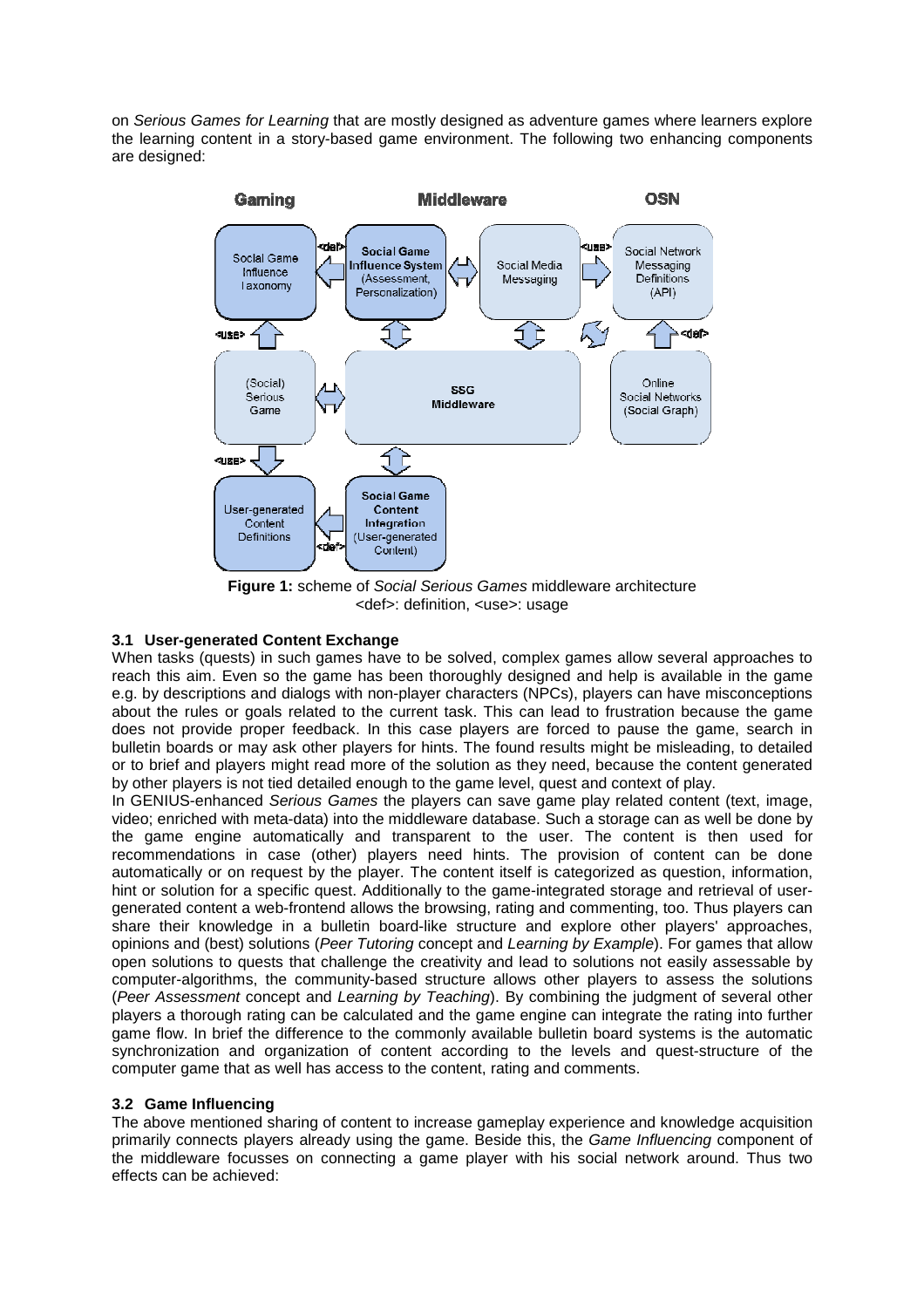First, the awareness for the Serious Game can be increased as the news posts spread in social networks directly affect viral propagation; especially if it is not only a posted message, but a call for participation (as described in the next effect).

Second, knowledge from outside the game community can be drawn into the gameplay. Technically the middleware provides the possibility to spread news (posts) to friendly social network users and offers an interface to ask the receivers of posted messages to participate in votes or content uploads. Game designers using the middleware create and enable such a Game Influence instance via the provided Application Programming Interface (API) by selecting type of influence (e.g. multiple choice, gap text, image upload), timeout and scope. The middleware spreads the news according to the scope, e.g. to former players or non-player friends. The participation results can then be pulled by the computer game and be integrated in further gameplay. These influence kinds are manifold. To the best of our knowledge no taxonomy of game influence kinds from online social networks to one's personal gameplay and vice versa exist. Thus one currently ongoing aspect of the research is the creation of such a structure.

## **4. Implementation**

The GENIUS middleware is currently implemented as a server-based Java SE servlet application providing the API as HTTP-Request methods delivering the results as JavaScript Object Notation (JSON) structures. Additionally the middleware offers a web-frontend realized with Google Web Toolkit (GWT) to browse, rate, comment and administer the items from User-generated Content Exchange as well as to participate in the Game Influencing by votes or uploads.

Internally GENIUS uses a Structured Query Language (SQL) database and a component-based concept providing the individual API methods for the two middleware components to game designers. Furthermore a GENIUS core implementation provides authentication and social network connection functionality to all components as well as database access and HTTP request handling.

In cooperation with a game company currently one currently developed Serious Game has been connected to GENIUS and uses the offered components. Additionally several student projects are in progress to enhance and evaluate the functionality of the middleware concept.

# **5. Early and expected results**

First interviews with senior game developers from industry indicate that the connection of Serious Games and Online Social Networks with the special focus on content exchange among players and especially in both directions (from and to the social networks) is of great potential. During development the awareness has been won that mainly three aspects are challenging and critical for the acceptance of such a concept:

First, a conversion and integration of different content types (including proprietary game specific content) that can be displayed within the game as well as within the web-frontend is needed. Second, an abstraction from social network specific structures helps to keep game developers independent from changes in OSN's APIs. Third, the independent usability of each component of the middleware without the need to support all aspects within a game concept increases usability and acceptance.

When first prototypes from student projects are finished we plan to evaluate the functionality with users (players) to find evidence for the following hypotheses:

- H1: Players of a Serious Game with GENIUS functionality reach further levels in the game and have a better acceptance of the game
- **H2: Players of a Serious Game with GENIUS functionality have better learning outcome** (knowledge of the learning domain covered by the game)
- H3: The GENIUS middleware is accepted by game developers and valued as helpful to develop Serious Games with Peer Education functionality.

## **6. Acknowledgements**

Parts of this work are funded by the HA Hessen Agentur (HA 258/11-04).

## **7. References**

Chen, J., 2007. Flow in Games (and Everything Else). Communications of the ACM, 50(4), p.31-34. Damon, W., 1984. Peer education: The untapped potential. Journal of Applied Developmental Psychology, 5(4), p.331-343.

Göbel, S. et al., 2010. Personalized, Adaptive Digital Educational Games using Narrative Gamebased Learning Objects. Entertainment for Education. Digital Techniques and Systems, p.438–445. Hämäläinen, R. et al., 2006. Learning to Collaborate: Designing Collaboration in a 3-D Game Environment. The Internet and Higher Education, 9(1), p.47-61.